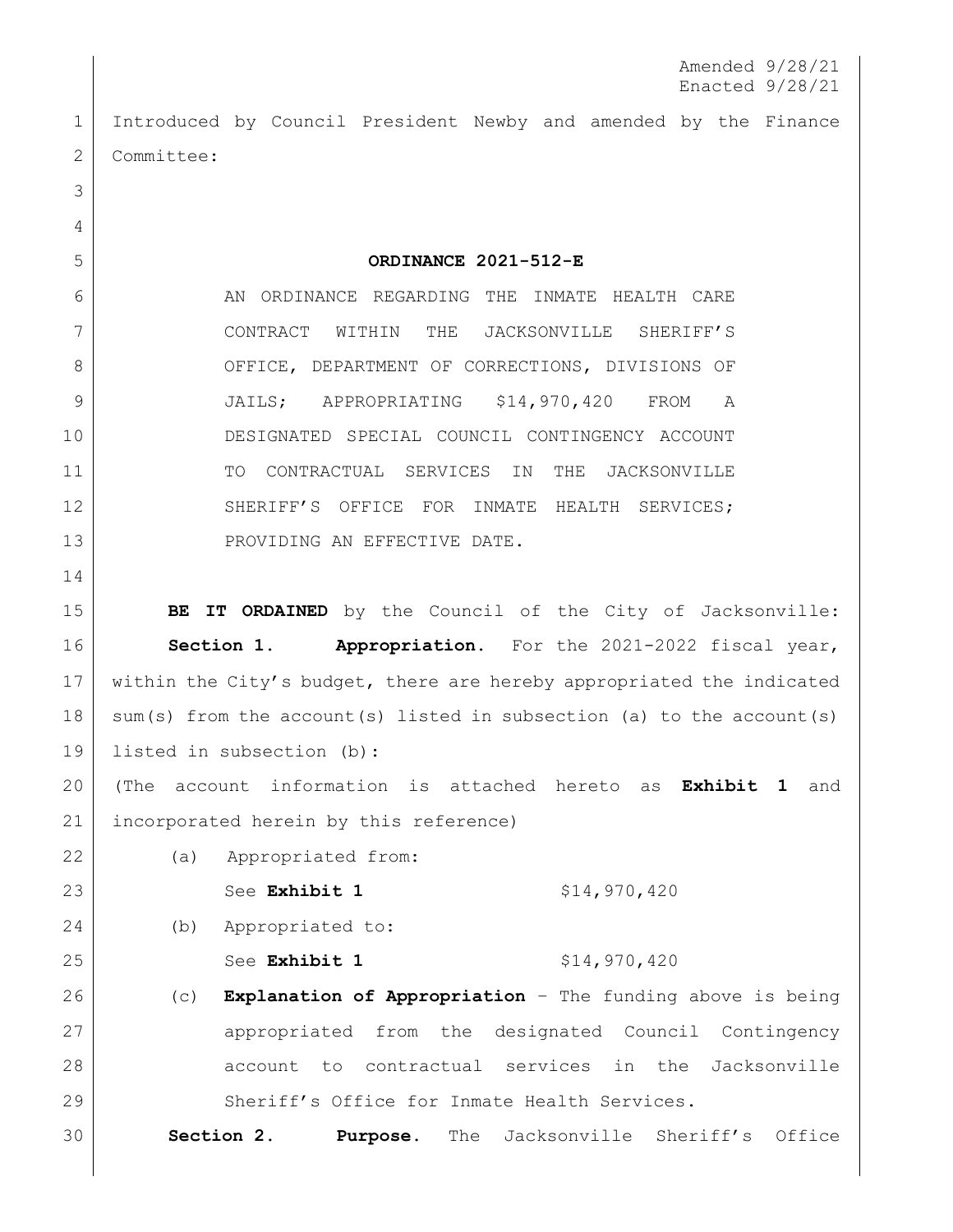## Amended 9/28/21

 appropriation made in **Exhibit 1** shall be used only for the purpose 2 of the listed Jacksonville Sheriff's Appropriations Inmate Health 3 Care Contract within the Jacksonville Sheriff's Office, Department 4 of Corrections, Divisions of Jails identified in the existing 5 agreement with Armor Correctional Health Services, Inc. (Contract #10361, as amended).

 **Section 3. Effective Date.** This ordinance shall become effective upon signature by the Mayor or upon becoming effective 9 without the Mayor's signature.

Form Approved:

13 | /s/ Paige H. Johnston Office of General Counsel Legislation Prepared By: Margaret M. Sidman GC-#1456288-v1-2021-512-E.docx